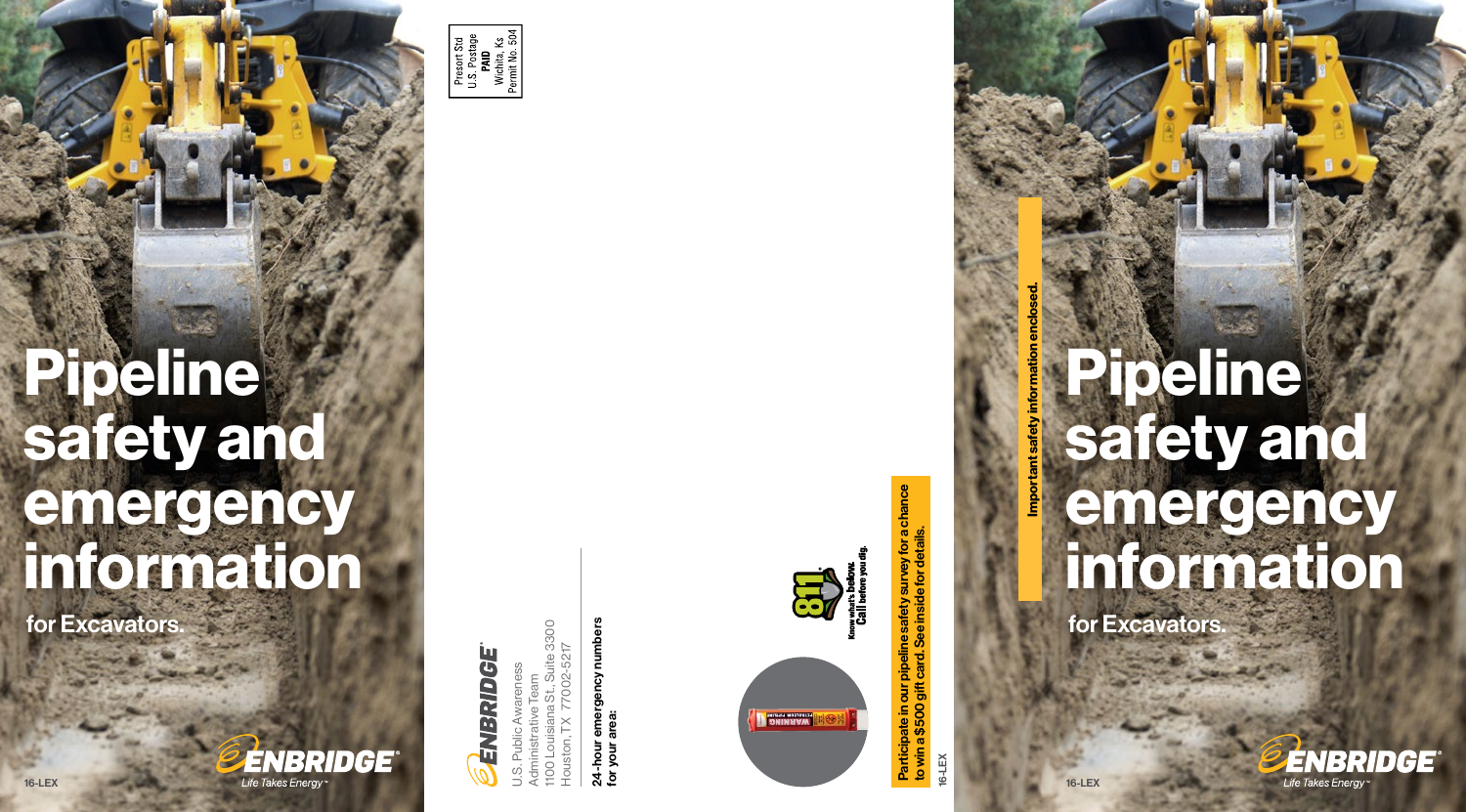

Brad Shamla *Vice President, U.S. Operations, Liquids Pipelines* Hello,

My name is Brad Shamla, and I oversee operations for Enbridge's crude oil and petroleum products pipeline business in the United States. You're receiving this brochure because you've been identified as a person or company possibly involved in excavation-related work, land development or anchoring and dredging operations.

Safety is a core value at Enbridge, and I'm hopeful that it's an area of shared purpose. National studies show pipelines are one of the safest ways to transport energy products, but proper precautions must be taken while working around them to avoid harmful and sometimes even deadly consequences.

Striking a pipeline can result in fines, repair costs and harm to you and others, making excavating without first calling 811 a risky business. We want you and your employees to go home safe at the end of every day. I urge you to call 811 for every job, no matter how large or small.

Thank you for your help.

#### After reading this brochure, you should know how to:

- Excavate safely around pipelines
- Find the location of pipelines
- Contact Enbridge
- Recognize a pipeline leak
- Respond in an emergency situation

# It is critical that you keep and share the information in this brochure. Visit enbridge.com/resources or contact us at USpublicawareness@enbridge.com for:

- Physical or electronic copies of this brochure
- 811 magnets and Uniform Color Code pocket cards
- Excavation safety DVDs
- Posters featuring pipeline safety information and emergency numbers



#### Important information for developers

We look forward to being your neighbor and helping you develop property near our pipelines in a way that leads to safe and satisfied tenants. Identifying pipelines is the first step in that process. Please look for pipeline markers, consult with your local planning and zoning department and use any other tools available to identify pipelines on the property during the planning process.

If an Enbridge pipeline exists on the property, please consult with us. Together we can determine whether there is adequate right-of-way access, what evacuation routes might be in the unlikely event of an emergency, whether there are alternative uses for the right-of-way and how we can work together to prevent pipeline damage during construction.

For more information on developing properties near pipelines, please visit the Pipelines and Informed Planning Alliance's webpage at phmsa.dot.gov.

#### Important information for marine operators

Be sure to account for underwater pipelines when conducting soil-disturbing activity in or on water. Dredging or anchoring near pipelines can expose them or damage the pipeline or its coating. Pipelines traversing waterways often can be identified by looking to the banks of the waterway for pipeline markers or signs warning against anchoring and dredging.

#### Important information for underground utility operators and contractors

To protect people, property and the environment, Enbridge requires consultation prior to crossing our pipelines with underground infrastructure. Please contact Enbridge during the planning phase of your project for construction specifications and permitting.

# We value your feedback

Please take a few moments to complete our pipeline safety survey online at enbridge.com/surveyUS or mail it to Public Awareness Manager, 1100 Louisiana, Suite 3300, Houston, TX 77002. We use your feedback to improve our communication with people like you who live or work near our pipelines. Complete responses will be placed into a drawing for a \$500 gift card. Please select only one answer to each question. 1. How often does your company call or click to request a locate of underground utilities, including pipelines, prior to □ Verbally/Meetings

6. Please indicate how strongly you believe the following statement: Enbridge is a safe operator.  $\Box$  Strongly believe

7. Please rate your knowledge of the pipeline safety information before receiving this brochure:

8. Please rate your knowledge of the pipeline safety information after receiving this brochure:

 $\Box$  I have not previously shared this

5. How do you share information on "call before you dig" requirements and pipeline safety with employees and

subcontractors?  $\Box$  Written materials, such as this brochure

 $\Box$  Email □ Other:

- $\Box$  Somewhat believe  $\Box$  Neither believe nor disbelieve
- $\Box$  Somewhat disbelieve

information

 $\Box$  Strongly disbelieve

□ Not informed  $\Box$  Somewhat informed □ Vervinformed

□ Not informed  $\Box$  Somewhat informed □ Very informed Comments:

□ Sometimes **George Mever** 

Liquids Systems and Joint Ventures Natural Gas Systems and Joint Ventures beginning an excavation project?

Solar Assets

**Power Transmission** D Frequently

#### 2. If you do not call or click before you dig. why do you choose not to?

### $\Box$  Already know there is no pipeline in the immediate vicinity

- $\Box$  Not digging deep enough to impact a pipeline
- $\Box$  Takes too much time  $\Box$  Wasn't previously familiar with 811/one call requirements
- □ Other:

#### 3. How might you know if there is a pipeline leak?

- $\Box$  See liquid on the ground  $\Box$  Hear a roaring, blowing
- or hissing sound
- $\Box$  The first two options are correct
- $\Box$  None of the above
- 4. What would you do if you accidentally
	- struck a pipeline while excavating and no damage seemed to result from the strike?
- $\Box$  Continue the job
- $\Box$  Continue digging and call 811 next time  $\Box$  Call the pipeline operator and 911
- City: State:
- $\Box$  Flee the area as quickly as possible

One winner will be chosen for the prize mentioned above. All responses must be received by December 31, 2016. A winner will be drawn on February 1, 2017 and notified by March 1, 2017.

l

Name: Phone: Email: County:

By completing this survey, you consent to Enbridge collecting and using the personal information you provide (name, address, email address, phone number) in order to contact you for contest purposes, as well as to provide you with important safety information. This personal information will be collected, used or disclosed by Enbridge in accordance with Enbridge's privacy policy, which can be viewed at www.enbridge.com/PrivacyPolicy. If you have questions or concerns regarding our privacy practices, or if you wish to withdraw your consent, please contact the Enbridge Privacy Officer at 1.888.444.4003 (toll-free) or privacy.office@enbridge.com.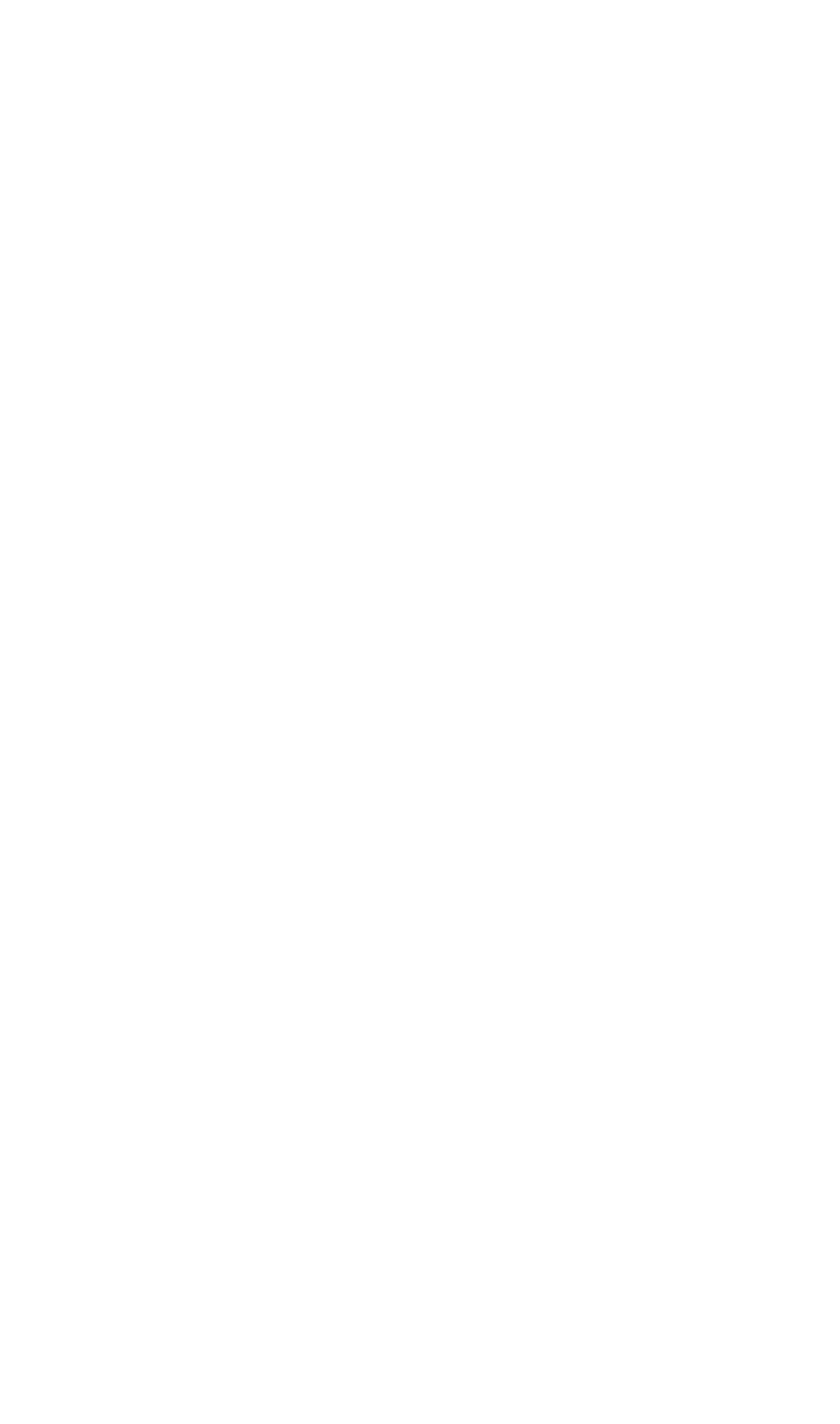# **Emergency** information

Given our thorough maintenance, testing, training, monitoring and safety programs, a pipeline leak is unlikely. If one occurs, Enbridge will work with local emergency responders to secure the area and get you the information you need to stay safe.

# Protecting people and pipelines

Safety is, and always will be, our number one priority. That's why we invest heavily and our team devotes hundreds of thousands of hours every year to keep our systems running smoothly and without incident. Our program of preventative safety measures includes:

- Using high-quality pipeline material, anti-corrosion coatings and cathodic protection (a low-level direct current) to deter corrosion
- Pressure testing new and existing pipelines
- Following inspection and preventative maintenance programs
- Monitoring pipelines and facilities
- Conducting frequent aerial and periodic ground right-of-way surveys
- Using automatic shut-off and remote control valves
- Conducting emergency response preparedness training and drills for employees and third-party emergency responders
- Reviewing work plans and monitoring excavation activity near the pipeline

We supplement our maintenance procedures with integrity management plans, which provide greater protection in high consequence areas. For more information, visit enbridge.com.

# The warning signs

Be observant of unusual sights, sounds and smells near the pipeline.



# You might see:

- Liquid on the ground
	- Discolored snow or vegetation
	- Oily sheen on water surfaces

# You might hear:

• A roaring, blowing or hissing sound



# You might smell:

• An unusual sulfur or rotten egg odor

— Please share this important safety information with others.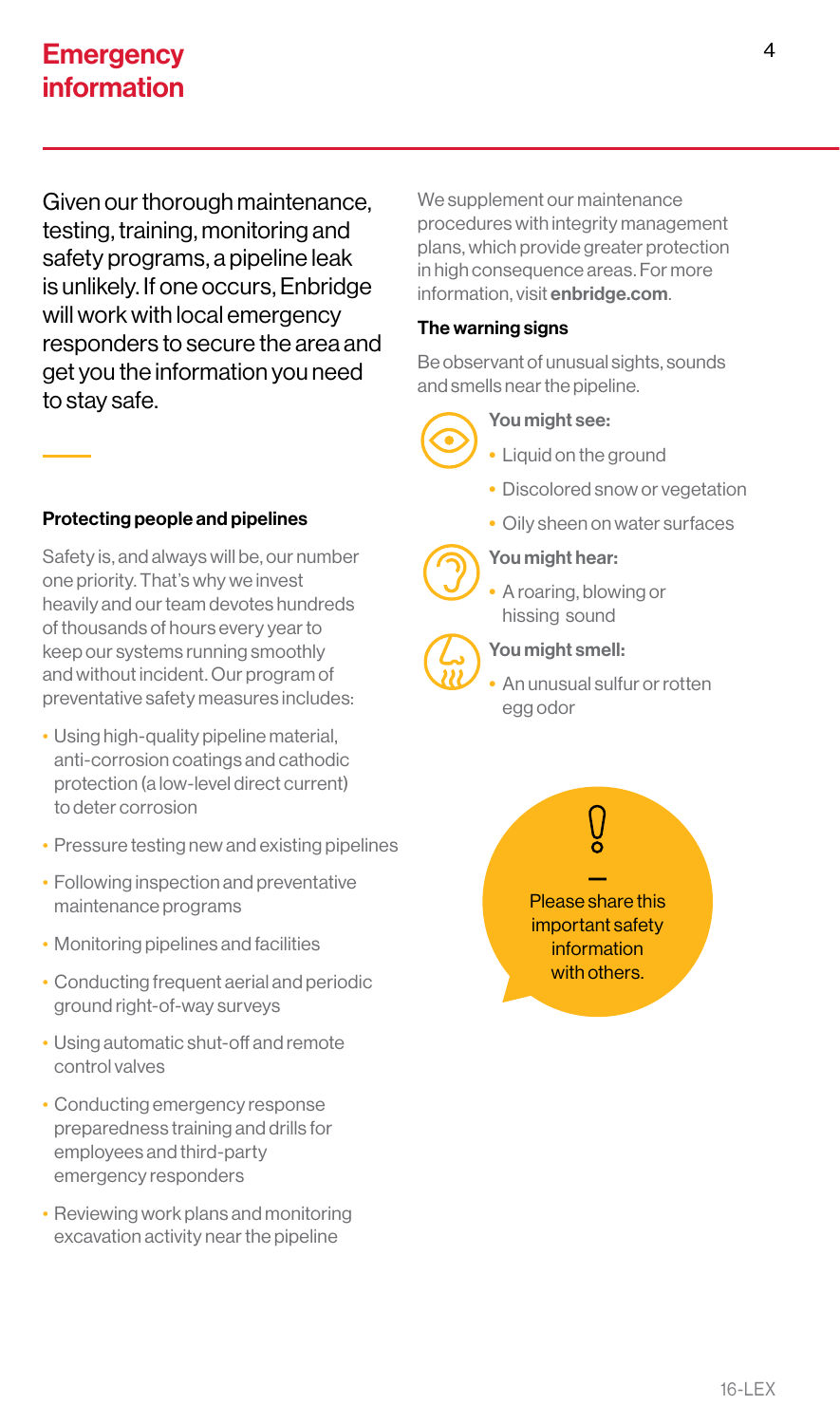## Steps for a safe response

If you are in immediate danger, damage the pipeline, or observe or suspect a leak—even if you are uncertain of the severity—take the following steps:

- If you can do so safely, turn off any mechanized equipment. Move as far away from the leak as possible in an upwind direction, avoiding contact with escaping liquids and gases.
- Call 911
- Call the toll-free, 24-hour Enbridge emergency number for your area:

# 800.858.5253

• Follow instructions provided to you by Enbridge and local emergency responders

#### What NOT to do in an emergency situation:

- 
- Do not touch any liquid or vapor that may have come from the pipeline
- 
- Do not drive into the area or start your car
- Do not light a match



• Do not turn on or off anything that may create a spark—including cell phones, telephones, light switches, vehicle alarms, vehicle keyless entry and flashlights until you are in a safe location

• Do not operate pipeline valves



• Do not remain in a building if the smell is stronger inside than outside

Local public safety officials will determine whether residents should evacuate or shelter-in-place. Residents may be asked to evacuate if it is no longer safe to be in the area or to shelter-in-place if there is something unsafe in the environment.

If you are indoors or near a building and you do not know the location of the pipeline leak, shelter-in-place until emergency responders or Enbridge provides you with additional instructions.

## How to shelter-in-place:

- Immediately go indoors and close all windows and outside doors
- Take shelter in the room with the least amount of windows and vents
- Keep phone lines open so that you can be contacted by emergency response personnel
- Stay tuned to local radio and television (battery-operated) for possible information updates
- Turn off any appliances or equipment that circulate air, such as exhaust fans, gas fireplaces, gas stoves, and heating ventilation and air conditioning (HVAC) systems
- Turn down furnace thermostats to the minimum setting
- Even if you see people outside, do not leave until told to do so

# What happens next?

Public safety will be the top priority as Enbridge, contractors and local emergency responders work together to evaluate and respond to a pipeline leak.

- Enbridge personnel may shut down or isolate sections of the pipeline
- Local emergency responders will oversee public safety measures like securing the scene, providing medical aid and other lifesaving services and getting you the information you need to stay safe
- Enbridge will work with applicable agencies to remediate any impacts caused by the leak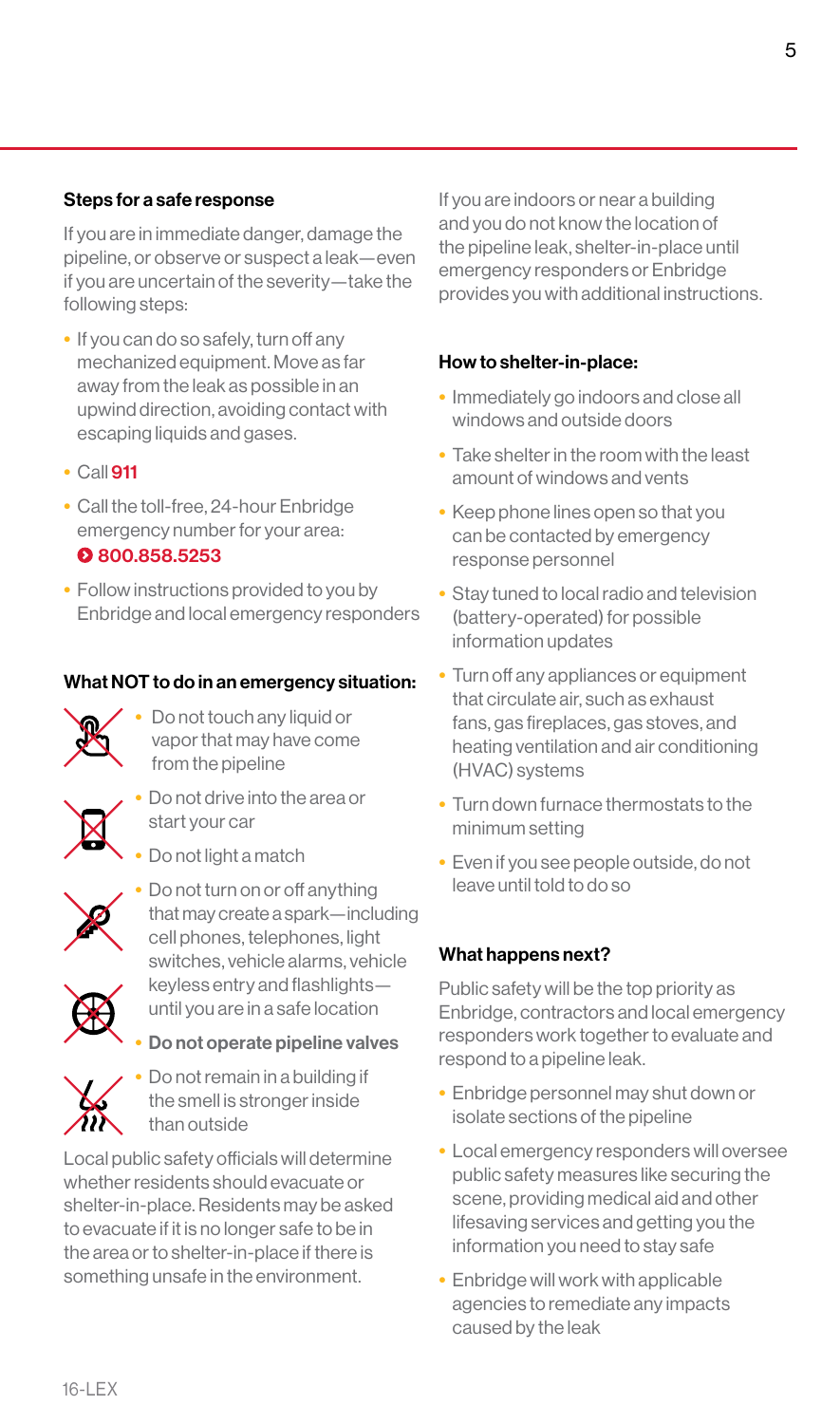# The pipeline right-of-way excavators and loggers, please read!

The pipeline follows a narrow, clear stretch of land called a right-of-way that allows our employees and contractors to access the pipeline for inspections, maintenance, testing and emergencies.

It's important that the right-of-way remains clear. For your safety and to protect the pipeline, written permission is required before planting any shrubs within the pipeline right-of-way. Stockpiles, stored equipment, structures and trees are prohibited within the right-of-way.

Pipeline rights-of-way aren't designed as roads, and heavy vehicles and equipment can damage the pipelines below. Before crossing our pipeline right-of-way with heavy machinery, call Enbridge at the 24-hour telephone number for your area and we'll work with you to establish safe crossing.

If you realize you've moved heavy equipment across an Enbridge pipeline without calling, even if you don't notice damage, report it to us immediately so we can assess the pipeline.

When developing site safety plans for your project, be sure to choose a location other than the right-of-way as your muster point or meeting place. For more information about our right-of-way standards, please call our Land Services Department toll-free at 866.331.3493.



## Aboveground facilities

While most Enbridge pipelines are buried underground, our systems also include many aboveground facilities. It's important that you know about these facilities and what to expect as part of normal operations.

If you notice any suspicious activity or abnormal odor near one of our aboveground facilities, call 911 immediately, then call Enbridge's 24-hour emergency number for your area.

Do not operate pipeline valves! Doing so may cause a pipeline leak or prolong a pipeline

incident.

**Facility and Purpose Normal Operations** At certain facilities, tanker trucks deliver producers' crude oil to Lease Automatic Custody Transfer (LACT) Units, where it is metered and piped into crude oil storage facilities During normal operations, a slight odor may be noticed during oil transfers or maintenance activities. Higher truck traffic is common near LACT units. **Crude oil storage facilities** are used to safely store and transport crude oil to refineries and other market destinations via pipeline During normal operations, a slight odor may be noticed during oil transfers or maintenance activities **Pump stations** increase pressure in the pipeline to maintain flow and are monitored 24/7 by Enbridge's control centers During normal operations, no significant odors should be detected Valve sites are located along the pipeline right-ofway and may be used to control the flow of products in the pipeline During normal operations, no significant odors should be detected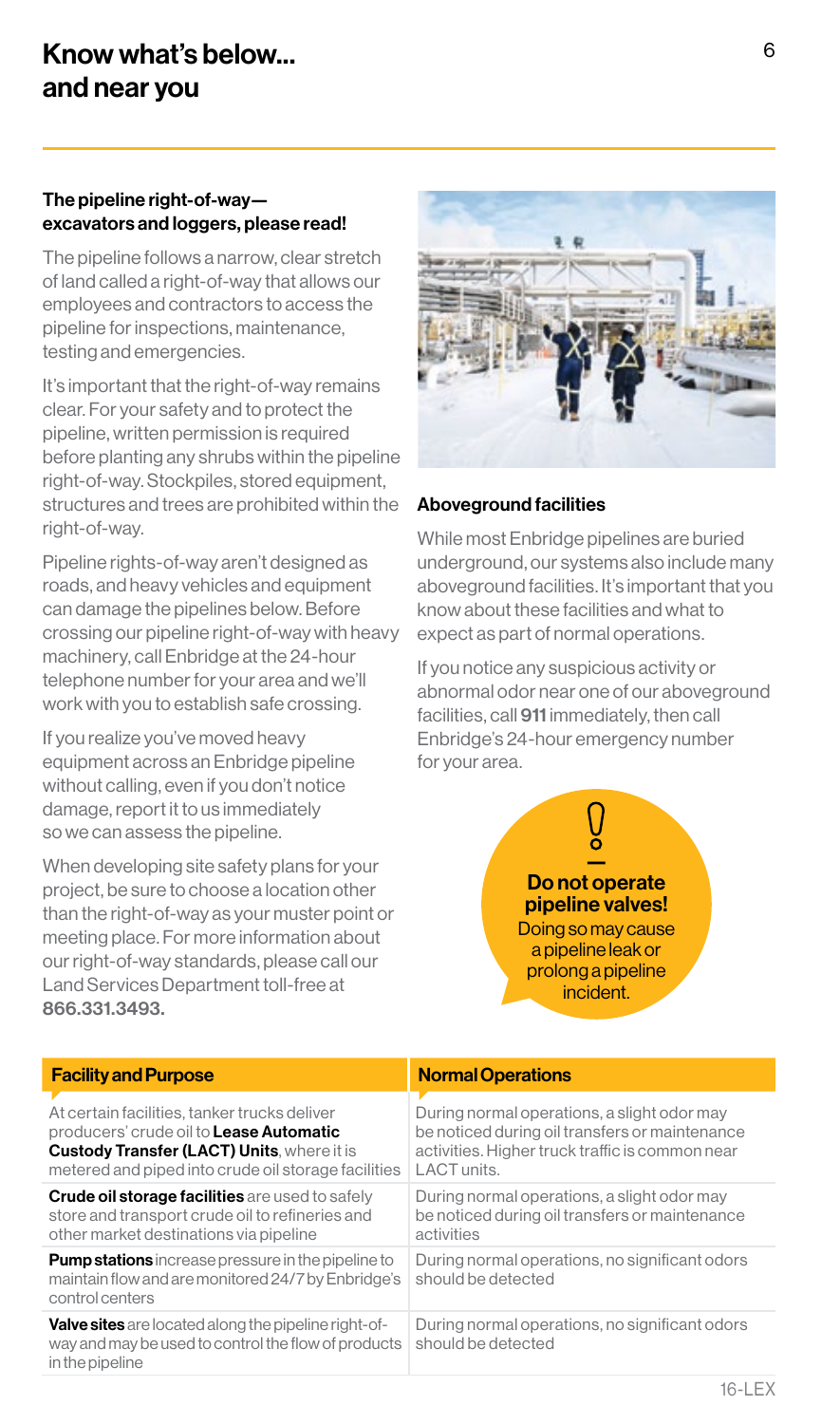# Seguridad de las tuberías: Hay una tubería cerca de usted

La vida necesita energía: para calentar nuestros hogares, alimentar a nuestra familia y abastecer nuestros vehículos. Enbridge conecta a la gente con la energía que necesita para impulsar su calidad de vida.

Los estudios realizados por el Departamento de Transporte de EE.UU. muestran las tuberías son una de las formas más segura, más eficiente y más fiable para mover los recursos energéticos como el gas natural, petróleo crudo y otros productos derivados del petróleo de Enbridge transportes. Todos los años nuestra compañía invierte en la tecnología más moderna y en la capacitación para cumplir las normas más rigurosas en materia ambiental y de seguridad que esperan aquellos que viven y trabajan cerca de nuestros sistemas de tuberías. Visite enbridge. com/safety para ver nuestro Informe de Seguridad para la Comunidad y una reseña de nuestro programa de seguridad.

#### Ubicación de las tuberías

Se puede hallar la ubicación general de una tubería de Enbridge buscando los letreros señalizadores de tuberías. Jamás deben usarse esos letreros señalizadores como referencia para la ubicación exacta de la tubería. No haga suposiciones riesgosas: llame siempre al 811 antes de comenzar actividades de movimiento de tierra.

Los mapas de tuberías se encuentran en estos sitios de Internet:

#### Tuberías de Enbridge

(Instalaciones en Norteamérica) enbridge.com/map

Sistema nacional de mapas de tuberías (Tuberías de transporte de EE.UU.) npms.phmsa.dot.gov

Para más información sobre las tuberías de recolección de Enbridge que puede haber en su zona, llame al 877.799.2650 o contáctenos en USpublicawareness@enbridge.com.



Todos los letreros señalizadores de tuberías tienen el nombre del operador, el producto transportado y un número de teléfono para notificar emergencias en las tuberías.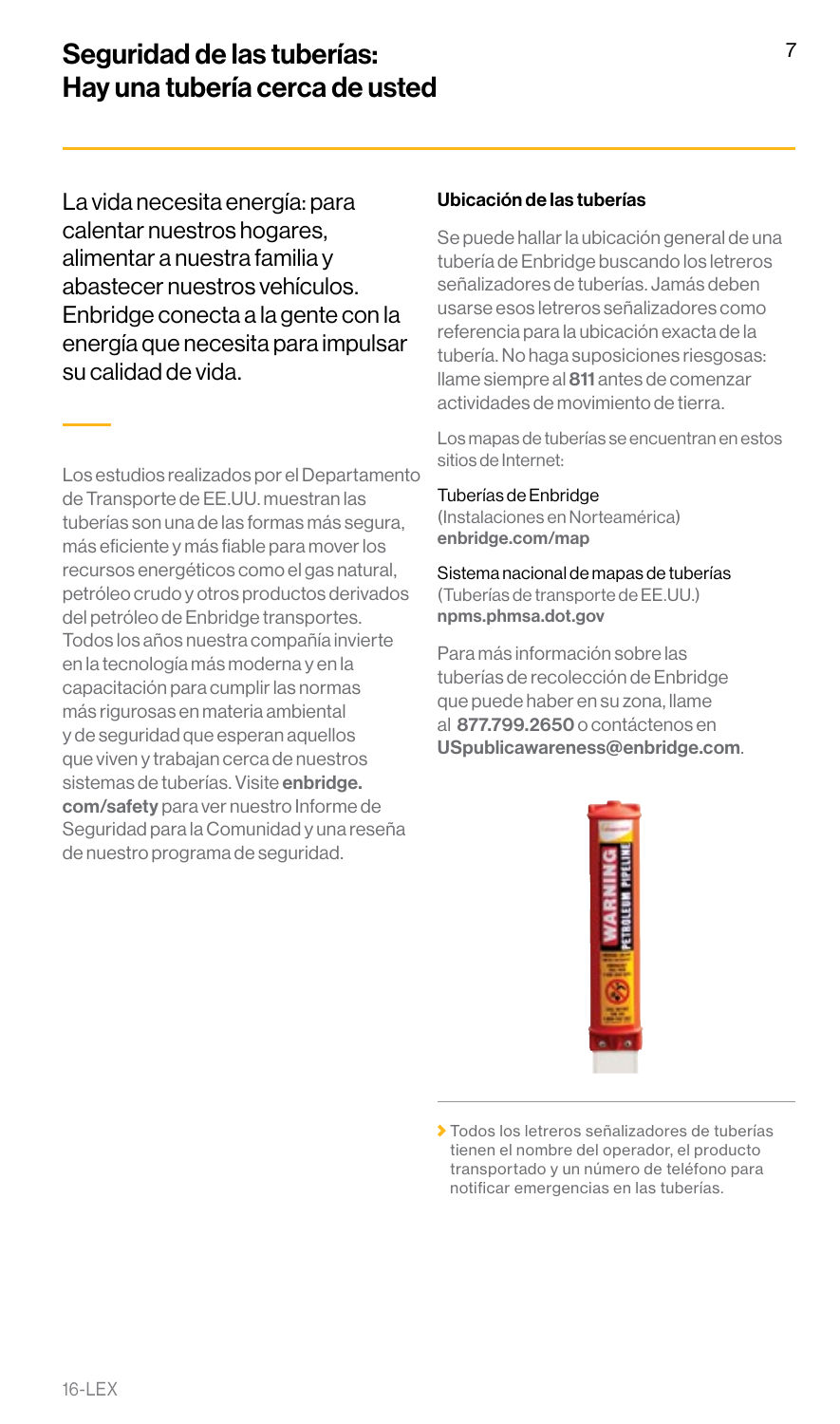# Llame o haga 811 antes de excavar



#### Protéjase, proteja su propiedad – ¡Llame al 811 antes de excavar!

El servicio nacional gratuito 811 fue creado para mantenerle a usted seguro con un simple llamado telefónico antes de empezar a cavar. Es un proceso simple y es siempre la opción más segura cada vez que deba mover tierra. Al menos dos o tres días hábiles antes de su proyecto de excavación (dependiendo de la ley del estado), simplemente llame al 811 con los detalles importantes de su obra, incluyendo:

- El tipo de trabajo que está planeando y una descripción del área
- La dirección exacta, la calle y la intersección más cercana de todos los sitios donde estará trabajando
- Las coordenadas de GPS y las instrucciones de manejo
- La fecha y la hora en que iniciará el proyecto
- Si usted ya ha marcado previamente o delineado en color blanco el área de trabajo



Dentro de dos o tres días hábiles, los localizadores profesionales marcarán las líneas subterráneas de servicios públicos, incluidas las tuberías de petróleo crudo (marcadas con banderillas o pintura amarilla), para que usted pueda trabajar alrededor de ellas, evitando sufrir posibles lesiones o daños a su propiedad.

Muchos estados ahora ofrecen opciones "811" en línea, incluyendo estados en las áreas donde operamos. Visite clickbeforeyoudig.com para más información.

Cuando planee cavar, no confíe en la información de otras personas, en la memoria, en los mapas ni en los letreros señalizadores de tuberías. Es necesario llamar al 811 para ubicar correctamente las tuberías y otras líneas subterráneas de servicio antes de excavar. Si ve a alguien cavando o moviendo tierra, y no hay banderillas ni marcadores en la tierra, detenga la actividad y pida a la persona que llame al 811 antes de continuar.

Por su seguridad, deben seguirse ciertos pasos antes de cruzar un derecho de vía de Enbridge con maquinarias pesadas. Vea la página 12 para más información.

Es posible que un representante de Enbridge deba monitorear su excavación cuando trabaje sobre el derecho de vía de Enbridge o cerca de sus instalaciones. Por su seguridad y la de otras personas, confirme siempre con Enbridge antes de comenzar sus trabajos.

#### Otros recursos

npms.phmsa.dot.gov api.org aopl.org pipeline101.org call811.com clickbeforeyoudig.com theglhc.org

Vea en enbridge.com/ag811 a un vecino de Enbridge que explica cómo se salvan vidas llamando al 811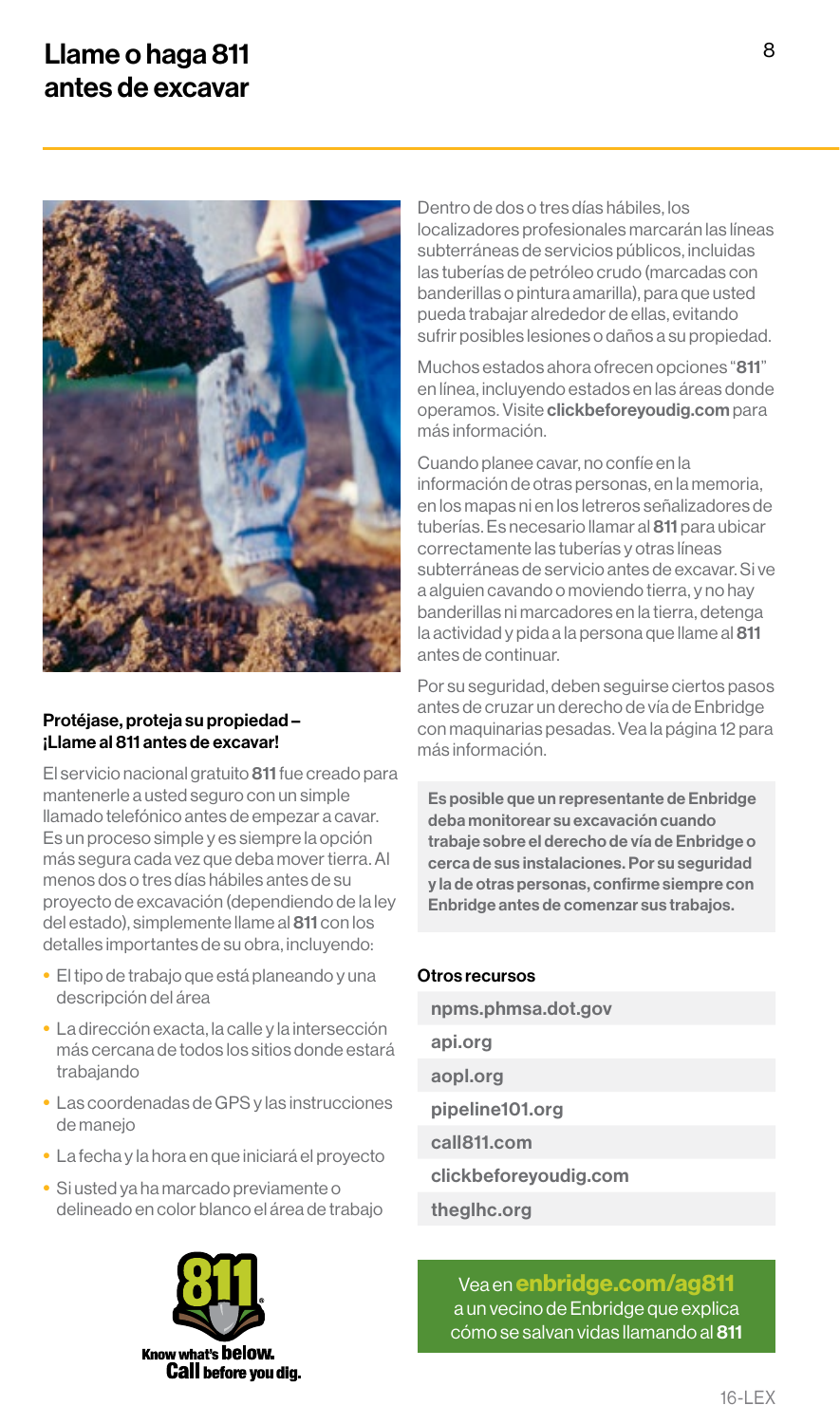#### Información importante para urbanizadores

Esperamos con agrado ser su vecino y ayudarle a desarrollar sus propiedades cerca de nuestras tuberías de manera que conduzca a la seguridad y satisfacción de los arrendadores. El primer paso de ese proceso es identificar las tuberías. Le rogamos buscar los letreros señalizadores de tuberías, consultar con su departamento local de planificación y urbanización y utilizar otros medios disponibles para identificar las tuberías en la propiedad durante el proceso de planificación.

Si hay una tubería de Enbridge en la propiedad, por favor consúltenos. Juntos podemos determinar si hay un acceso adecuado al derecho de vía, qué rutas de evacuación puede haber en el caso improbable de una emergencia, si hay usos alternativos para el derecho de vía y cómo podemos trabajar juntos para evitar daños a las tuberías durante la construcción.

Para más información sobre el desarrollo de propiedades cerca de tuberías, visite

#### ¿Sabía usted?

#### El 811 es un servicio gratuito

- El 811 es un servicio nacional gratuito para ubicar servicios públicos subterráneos.
- Las compañías de tuberías y otros servicios públicos pagan este servicio para protegerle a usted y a otras personas a su alrededor, como sus clientes, empleados y subcontratistas.

#### Nunca es seguro adivinar la profundidad de las tuberías

- La profundidad de las tuberías y otros servicios públicos puede cambiar con el tiempo.
- Algunas tuberías e instalaciones afines pueden estar ubicadas en la superficie.

#### El servicio 811 no es solo para obras de excavación

• Llame al 811 antes de realizar movimientos de tierra que incluyen, entre otros, perforar, barrenar, instalar tuberías de drenaje, remoción de la capa superficial del suelo, nivelación de la tierra, cavado de zanjas, extracción de turba, despeje, explanación y construcción de cercados, caminos, servicios públicos o edificios.

el sitio web de la Alianza de Tuberías y Planificación Informada en phmsa.dot.gov.

#### Información importante para los operadores marinos

Cuando realice actividades de movimiento de tierra en el agua o sobre ésta, asegúrese de tener en cuenta las tuberías submarinas. El dragado o el anclaje cerca de las tuberías puede exponerlas o causar daño a la tubería o a su revestimiento. Las tuberías que atraviesan vías fluviales suelen identificarse observando las orillas del agua para ver si hay letreros señalizadores o de advertencia contra el anclaje y el dragado.

#### Información importante para operadores y contratistas de servicios públicos subterráneos

Para proteger a las personas, las propiedades y el medio ambiente, Enbridge requiere que se consulte con la compañía antes de cruzar sus tuberías con infraestructura subterránea. Por favor comuníquese con Enbridge durante la fase de planificación de su proyecto sobre las especificaciones de construcción y los permisos.

Lluvias torrenciales, inundaciones o sequías pueden afectar el suelo que cubre las tuberías enterradas

- Para evitar causar daño a las tuberías, deben tenerse en cuenta consideraciones especiales al trabajar en superficie o debajo de la tierra en condiciones extremadamente mojadas o secas
- Llame siempre al 811 antes de comenzar cualquier actividad de movimiento de tierra, incluso durante o después de un fenómeno meteorológico importante, y luego consulte con Enbridge para determinar cómo trabajar sin riesgos cerca de la tubería.

#### Golpear una tubería al cavar puede tener graves consecuencias

- Si hay una fuga de producto de la tubería, se podría producir daño a su propiedad
- También es posible que sea responsable de pagar multas y costos de reparación
- La ruptura de una tubería puede causar lesiones e incluso la muerte.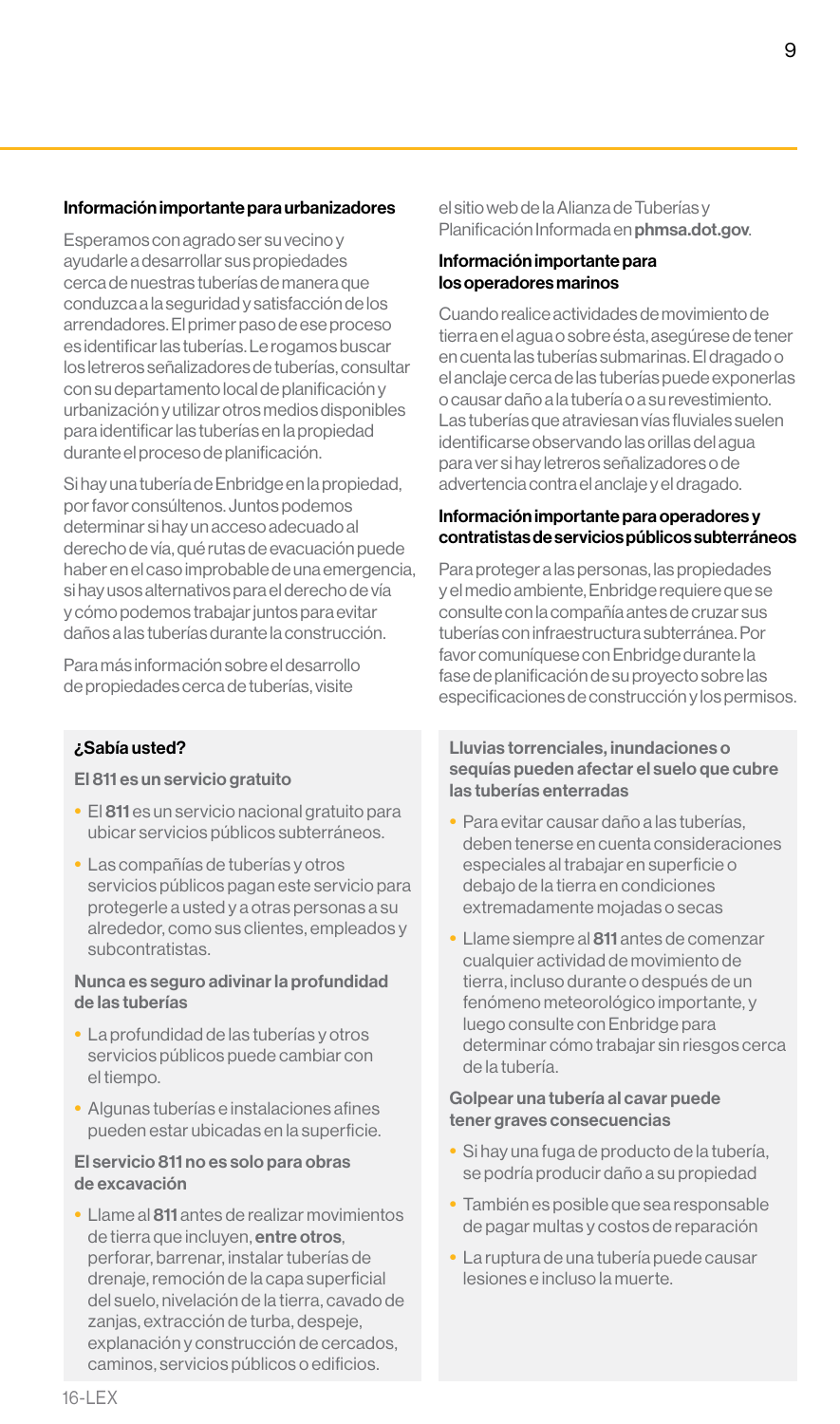Es muy poco probable que ocurra una fuga en nuestro sistema de tuberías considerando lo detallados que son nuestros programas de mantenimiento, prueba, capacitación, monitoreo y seguridad. Si surgiera alguna, Enbridge trabajará con el personal de emergencia local para controlar el área y comunicarle la información que usted necesita para no correr riesgos.

## Protección de las personas y las tuberías

La seguridad es y siempre será nuestra prioridad número uno. Es por eso que invertimos intensamente y la razón por la que nuestro equipo dedica cientos de miles de horas por año para mantener nuestros sistemas funcionando bien y sin incidentes. Nuestro programa de medidas preventivas de seguridad incluye:

- Usar materiales de tuberías de alta calidad, revestimientos anticorrosivos y protección catódica (una corriente directa de bajo nivel) para inhibir la corrosión
- Efectuar pruebas de presión de tuberías nuevas y existentes
- Seguir programas de inspección y mantenimiento preventivo
- Monitorear tuberías e instalaciones
- Conducir reconocimientos aéreos frecuentes y terrestres periódicos del derecho de vía
- Instalar válvulas automáticas de cierre total y válvulas de control remoto
- Llevar a cabo capacitación y simulacros de preparación en caso de emergencia para empleados y personal de emergencia de terceros

Suplementamos nuestros procedimientos de mantenimiento con planes de gestión de integridad, que ofrecen mayor protección en áreas de grandes consecuencias. Para más información, visite enbridge.com.

## Los signos de advertencia

Esté atento a condiciones, sonidos y olores inusuales cerca de la tubería.



- Es posible que vea:
	- Líquido en la tierra
- Nieve o vegetación decolorada
- Brillo o película aceitosa sobre la superficie del agua

#### Es posible que oiga:



Sonido rugiente, sibilante o de soplido

#### Es posible que huela:



Un olor inusual a azufre o huevo podrido

— Se ruega leer y compartir esta información de seguridad importante con otras personas.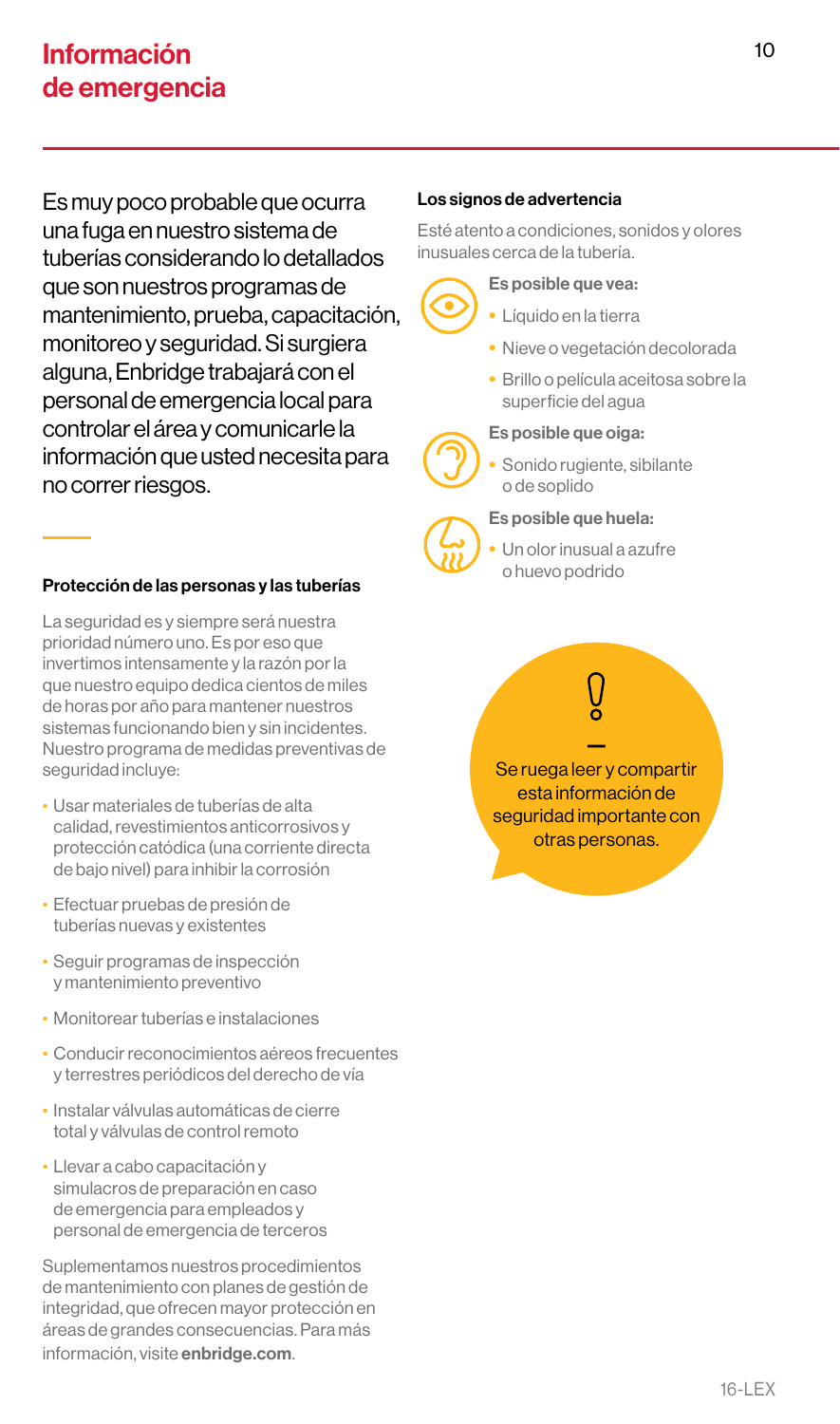#### Pasos para una respuesta segura

Si está en peligro inmediato, daña la tubería u observa o sospecha que hay una fuga (aunque no esté seguro de cuán grave es), siga los siguientes paso:.

- Si puede hacerlo sin correr riesgo, apague los equipos mecanizados. Aléjese lo más posible de la fuga en dirección contraria al viento (a barlovento), y evite contacto con líquidos y gases de escape
- Llame al 911
- Llame al número de emergencia gratuito de Enbridge, para su área, que atiende las 24 horas:

#### 8800.858.5253

• Siga las instrucciones que le den Enbridge y el personal de emergencia local

#### Lo que NO debe hacer en caso de emergencia:



- No toque los líquidos o vapores que salgan de la tubería
- No conduzca su vehículo hacia el área ni arranque el motor
- No encienda un cerillo



- No encienda ni apague aquello que pueda generar una chispa, como teléfonos celulares, teléfonos, interruptores de luz, alarmas de vehículos, mecanismo de acceso a vehículos sin llave y linternas, hasta que se encuentre en un lugar seguro
- 
- 

• No opere las válvulas de la tubería

• No se quede adentro de un edificio si el olor es más fuerte adentro que afuera.

Las autoridades públicas de seguridad de la zona determinarán si los residentes deben evacuar o refugiarse en el lugar donde están. Es posible que se les pida a los residentes evacuar si ya no es seguro quedarse en el área o que se les pida refugiarse en el lugar donde están si existe algún peligro en el medio ambiente.

Si está adentro o cerca de un edificio y no sabe dónde está la fuga de la tubería, refúgiese en el lugar donde está hasta que el personal de emergencia o Enbridge le dé más instrucciones.

#### Cómo refugiarse en el lugar donde está:

- Vaya inmediatamente adentro y cierre todas las ventanas y puertas exteriores
- Refúgiese en la sala que tenga la menor cantidad de ventanas y ventilaciones
- No use las líneas telefónicas para que el personal de respuesta a emergencias pueda comunicarse con usted
- Sintonice una estación local de radio o televisión (operada a batería) para enterarse de las últimas noticias
- Apague los electrodomésticos o equipos que circulan aire como los ventiladores extractores, hogares de leños a gas, estufas/ cocinas de gas y sistemas de calefacción, ventilación y acondicionador de aire (HVAC)
- Baje la temperatura al mínimo posible en el termostato de la caldera
- Aunque vea gente afuera, no salga hasta que se le avise.

#### ¿Qué sucederá después?

La seguridad pública será la prioridad principal cuando Enbridge, los contratistas y el personal de emergencia local trabajen juntos para evaluar y responder a una fuga de las tuberías.

- El personal de Enbridge puede cerrar totalmente o aislar secciones de la tubería
- El personal de emergencia local supervisará las medidas de seguridad pública, como la contención del lugar, prestar auxilio médico y otras operaciones de socorrismo y brindarle la información que necesite para no correr riesgo
- Enbridge trabajará con las agencias correspondientes para remediar los impactos causados por la fuga.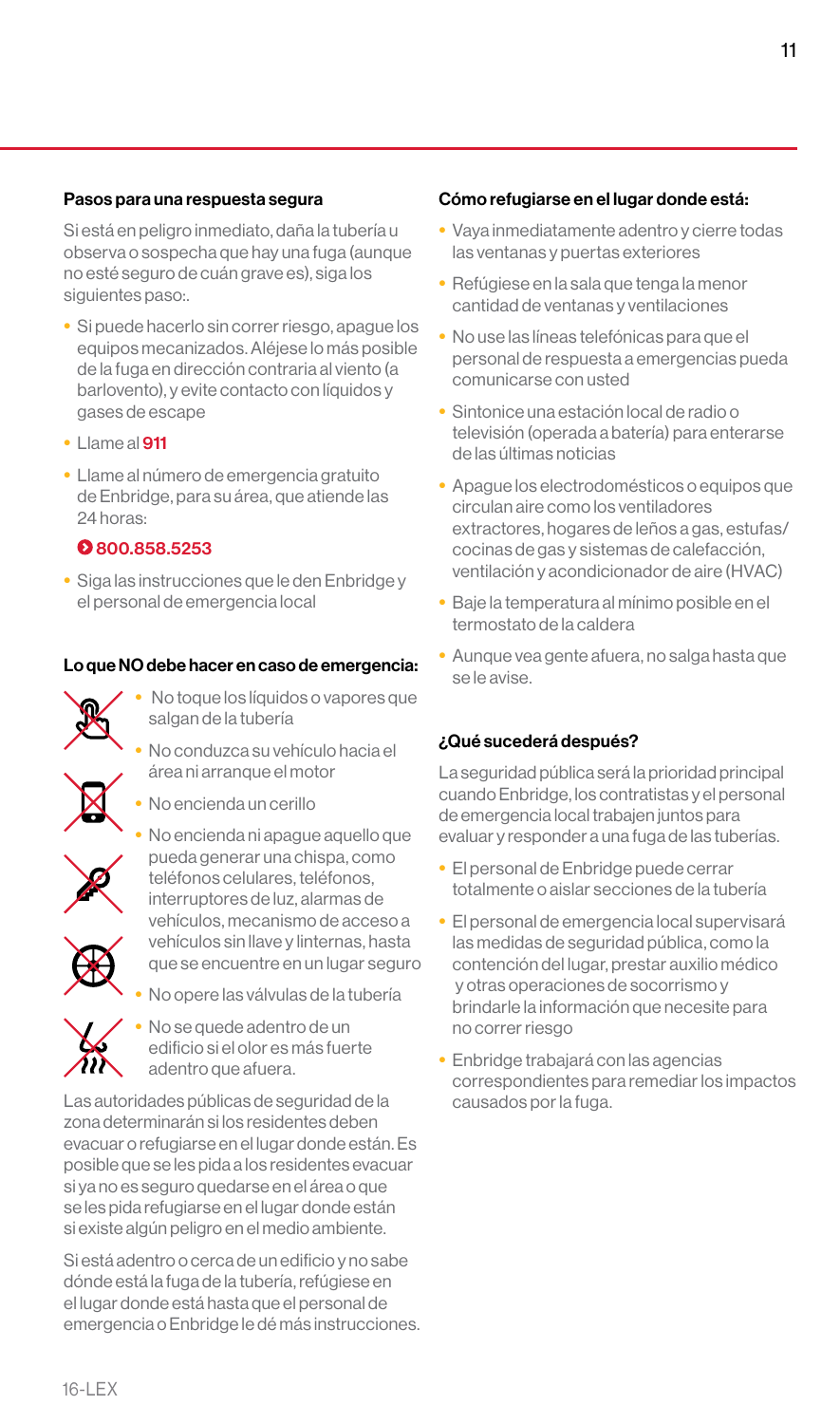# Sepa lo que está debajo… y cerca de usted

### El derecho de vía de la tubería

La tubería sigue un trayecto despejado y angosto de tierra llamado "derecho de vía", que permite a nuestros empleados y contratistas tener acceso a la tubería para inspeccionarla, mantenerla, realizar pruebas y en caso de emergencia.

Es importante que el derecho de vía permanezca despejado. Por su seguridad y para proteger la tubería, se exige solicitar un permiso por escrito antes de plantar arbustos dentro del derecho de vía de la tubería. Se prohíbe acopiar materiales, guardar equipos y erigir estructuras y árboles dentro del derecho de vía.

Los derechos de vía de las tuberías no están designados como caminos, y los vehículos y equipos pesados pueden dañar las tuberías subterráneas. Antes de cruzar el derecho de vía de nuestras tuberías con maquinarias pesadas, llame a Enbridge al teléfono que atiende las 24 horas para su área y colaboraremos con usted para designar un cruce seguro.

Si se da cuenta que ha movido equipos pesados por una tubería de Enbridge sin llamar antes, aunque no note daño alguno avise de inmediato a Enbridge para que podamos evaluar la tubería.

Cuando esté preparando los planes de seguridad de su proyecto, asegúrese de escoger un lugar que no sea el derecho de vía como el punto de congregación o reunión. Si desea más información sobre nuestras normas de derecho de vía, llame sin cargo a nuestro Departamento de Servicios de Tierras (Land Services Department) al 866.331.3493.



#### Instalaciones en superficie

Si bien la mayoría de las tuberías de Enbridge están enterradas, nuestros sistemas incluyen muchas instalaciones en superficie. Es importante que sepa sobre esas instalaciones y lo que se prevé como parte de las operaciones normales.

Si nota alguna actividad sospechosa u olor anormal cerca de una de nuestras instalaciones en superficie, llame de inmediato al 911 y luego llame al número de emergencia de Enbridge de su área que atiende las 24 horas.

> — ¡No opere las válvulas de la tubería! Si lo hace, puede causar una fuga o prolongar un incidente en la tubería.

| Instalación y propósito                                                                                                                                                                                                                                      | <b>Operaciones normales</b>                                                                                                                                                                                              |
|--------------------------------------------------------------------------------------------------------------------------------------------------------------------------------------------------------------------------------------------------------------|--------------------------------------------------------------------------------------------------------------------------------------------------------------------------------------------------------------------------|
| En ciertas instalaciones, los camiones tanque<br>entregan el crudo de los productores a las<br>Unidades Automáticas de Medición para<br>Transferencia de Custodia (LACT), donde<br>se mide y se transfiere a las instalaciones de<br>almacenamiento de crudo | Durante las operaciones normales, puede<br>notarse un olor leve cuando se transfiere<br>el petróleo o se realizan actividades de<br>mantenimiento. Cerca de las unidades LACT<br>comúnmente hay más tráfico de camiones. |
| Las instalaciones de almacenamiento de crudo<br>se emplean para almacenar y transportar sin<br>riesgo el petróleo crudo a las refinerías y otros<br>destinos del mercado a través del oleoducto                                                              | Durante las operaciones normales, puede<br>notarse un olor leve cuando se transfiere<br>el petróleo o se realizan actividades de<br>mantenimiento                                                                        |
| Las <b>estaciones de bombeo</b> aumentan la presión<br>del oleoducto para mantener la circulación. Los<br>centros de control de Enbridge monitorean las<br>estaciones 24 horas al día, 7 días por semana                                                     | Durante las operaciones normales, no deberían<br>detectarse olores considerables                                                                                                                                         |
| Hay sitios de válvulas a lo largo del derecho de vía<br>del oleoducto y pueden emplearse para controlar<br>la circulación de productos en la tubería                                                                                                         | Durante las operaciones normales, no deberían<br>detectarse olores considerables                                                                                                                                         |